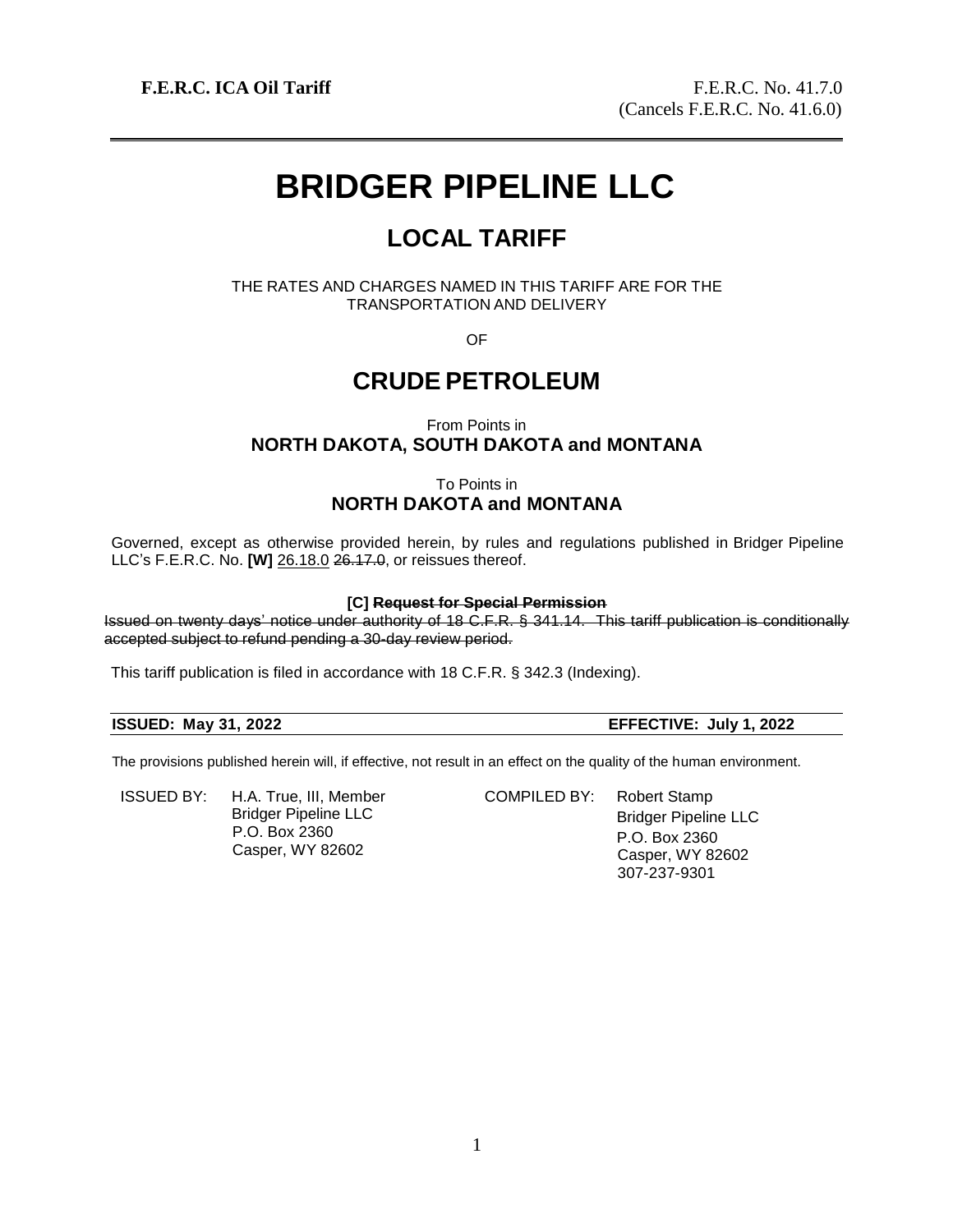| <b>ORIGIN</b>                                               | <b>DESTINATION</b>                                                    | <b>RATE</b>  |
|-------------------------------------------------------------|-----------------------------------------------------------------------|--------------|
| Rhame Station,<br>Bowman County, North Dakota               | Baker Station (Bridger Pipeline), Fallon<br>County, Montana           | $[1]$ 101.00 |
| Baker Station (Bridger Pipeline),<br>Fallon County, Montana | Baker Station (Bridger Pipeline), Fallon<br>County, Montana           | $[1]$ 10.99  |
| Baker Station (Bridger Pipeline),<br>Fallon County, Montana | Seiler Station (Kinder<br>Morgan Pipeline),<br>Fallon County, Montana | [I] $10.76$  |
| Baker Station (Bridger Pipeline),<br>Fallon County, Montana | Baker Station (Bridger Pipeline), Fallon<br>County, Montana           | $[1]$ 16.72  |
| ELOB Junction, Fallon<br>County, Montana                    | Baker Station (Bridger Pipeline), Fallon<br>County, Montana           | [1] 69.38    |
| Marmarth Station, Bowman<br>County, North Dakota            | Baker Station (Bridger Pipeline), Fallon<br>County, Montana           | $[1]$ 91.81  |

### **LIST OF POINTS FROM AND TO WHICH RATES APPLY AND RATES IN CENTS PER BARREL OF 42 UNITED STATES GALLONS**

### **GATHERING CHARGES:**

| Barrels of crude oil gathered by Carrier in Fallon County, Montana                                                               | $[1]$ 20.39 |
|----------------------------------------------------------------------------------------------------------------------------------|-------------|
| Barrels of crude oil gathered by Carrier in Harding County, South Dakota<br>into Rhame Station, North Dakota                     | [I] $65.01$ |
| Barrels of crude oil gathered by Carrier in Bowman County, North Dakota<br>with the exception of Peterson CTB                    | $[1]$ 43.93 |
| Barrels of crude oil gathered by Carrier from Peterson CTB in Bowman<br>County, North Dakota into Marmarth Station, North Dakota | $[1]$ 43.93 |

**Receipts from Tank Trucks:** For all shipments unloaded from tank truck facilities, an additional charge of **[I]** 16.46 cents per barrel will apply.

**Delivery Charge:** When shipments are delivered to connecting carriers or truck facilities at Carrier's Rhame Station, Bowman County, North Dakota, a charge of **[I]** 98.97 cents per barrel will be made in addition to the rates named herein.